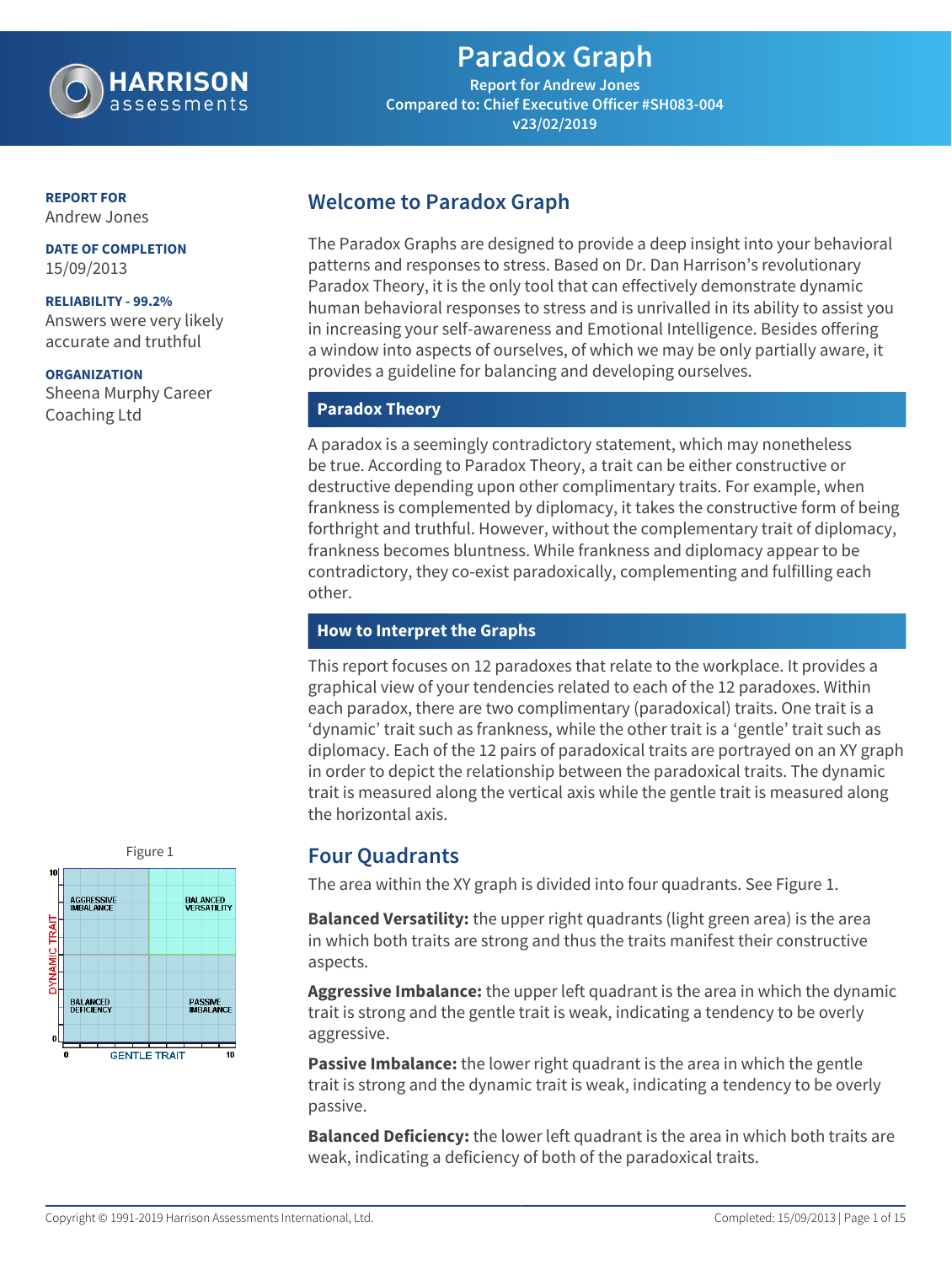

**Report for Andrew Jones Compared to: Chief Executive Officer #SH083-004 v23/02/2019**



### **The Paradox Traits**

Figure 2 is a sample paradox relating to frankness and diplomacy. It shows the four additional traits that portray the relationship between frankness and diplomacy.

Having frankness and diplomacy (balanced versatility) is called Forthright Diplomacy.

Having frankness without diplomacy (aggressive imbalance) is called Blunt.

Having diplomacy without frankness (passive imbalance) is called Evasive.

Lacking both frankness and diplomacy (balanced deficiency) is called Avoids Communication.

Figure 2 also shows a sample of an individual's scores on that paradox. In this example, the individual scores a 3 (out of 10) on frankness and a 3 (out of 10) on diplomacy and thus, the red dot in the lower left quadrant corresponds to those increments on the vertical and horizontal scales. The rippling shaded around the dot indicates the normal range of behavior.

#### **Paradox Report Overview**

On the following page, all twelve paradox graphs are portrayed on one page in order to give an overview. The columns (see titles at the top) relate to the subject or application of each paradox. The rows (see titles on the left of the page) relate to progressive stages of action related to those subjects. For example, the Strategic paradox can be considered the initiating stage of leadership and Innovation can be considered the implementing stage of achievement. The following pages of the report expand on the meaning of each paradox. Please read the description of your tendencies with an open mind as some aspects may not currently be part of your everyday awareness. You might also ask your coworkers for their feedback related to particular issues.

#### **Self-Development**

The best way to use the Paradox Graph for self-development is to identify the paradox in which the behavioral range (large blue circle) is furthest from green area in the upper right quadrant. If one trait of the paradox is strong and the other is weak, consider how you can incorporate the weak trait without compromising your strong trait. Consequently, the strong trait will become a versatile strength rather than a weakness in some situations. If your furthest behavior range from the green area is in the lower left, consider how you can simultaneously develop both traits rather than focusing only on one.

The HA system provides you with a development plan for each of the traits. You can use the Development by Trait report to generate a development plan.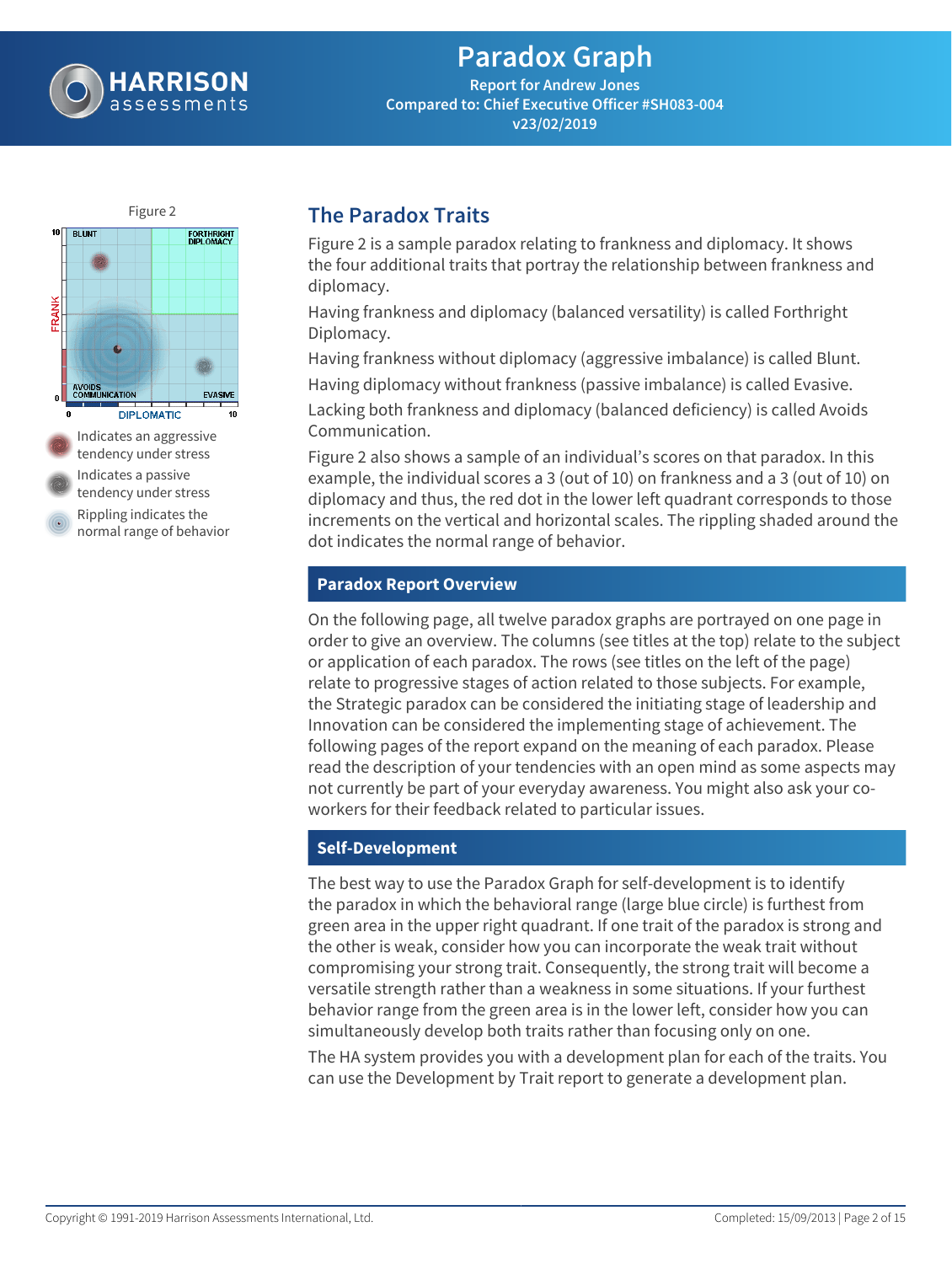

**Report for Andrew Jones Compared to: Chief Executive Officer #SH083-004 v23/02/2019**

### **OPINIONS DOGMATIC**  $10<sub>1</sub>$ **INITIATING** CERTAIN UNCERTAIN<br>DISINTEREST INCONCLUSIVE  $\Omega$ 0 OPEN / REFLECTIVE 10 **SELF**  $10$ **DEFENSIVE** HEALTHY<br>SELF-ESTEEM SELF-ACCEPTANCE SELF-ACCEPTANCE **MOTIVATING** INTERNALLY<br>CONTRADICTED  $\overline{0}$ SELF-CRITICAL 0 SELF-IMPROVEMENT 10 **COMMUNICATION**  $10<sup>7</sup>$ **PLUMT** FORTHRIGHT **IMPLEMENTING** FRANK AVOIDS<br>COMMUNICATION EVASIVE  $\overline{0}$ 0 DIPLOMATIC 10 **POWER**  $10$ **DOMINATING** MUTUAL HELP **MAINTAINING** ASSERTIVE  $\Omega$ NEEDS AVOIDANCE SELF-SACRIFICING 0 HELPFUL 10

#### **INTERPERSONAL ACHIEVEMENT LEADERSHIP**



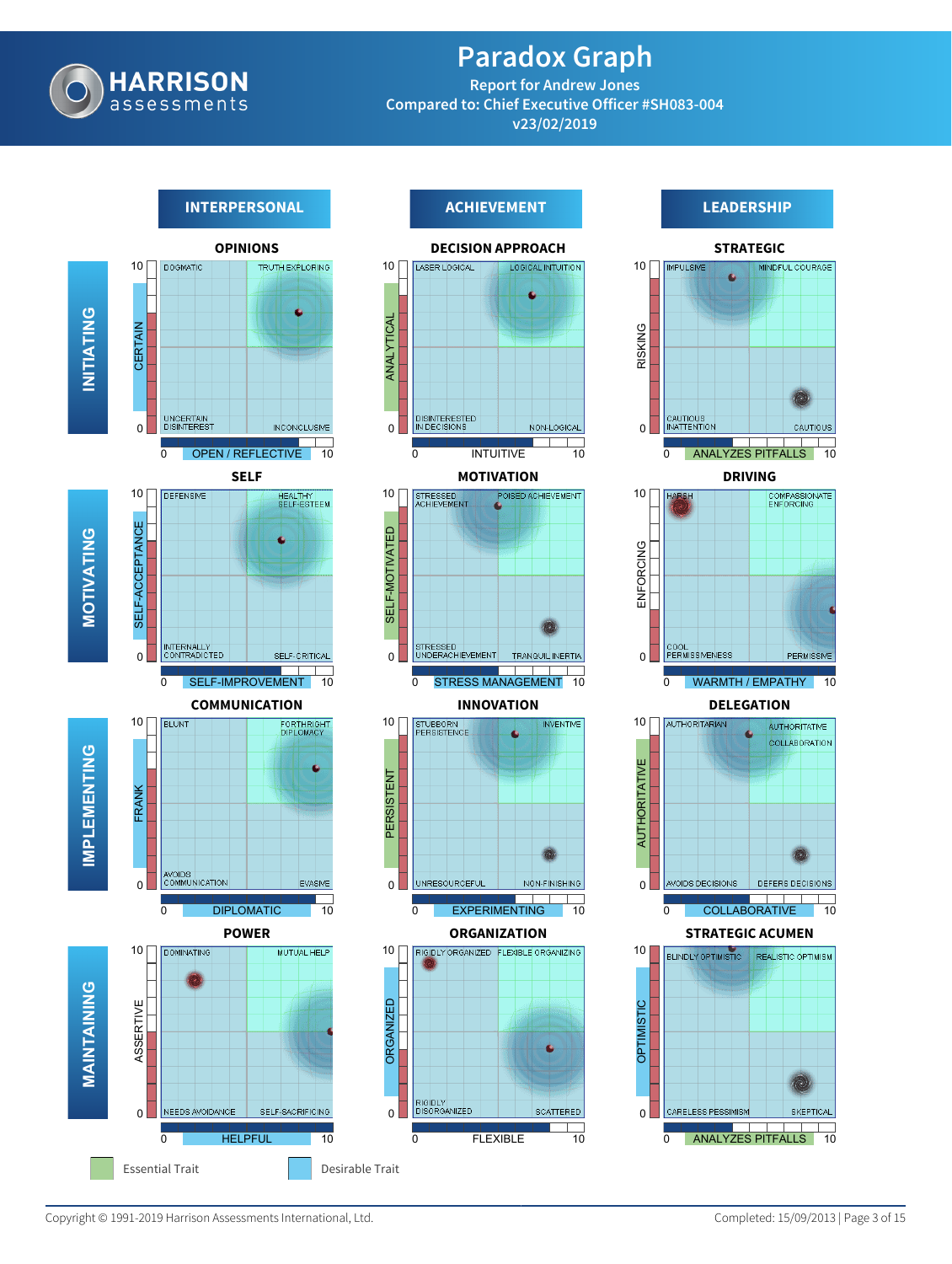

**Report for Andrew Jones Compared to: Chief Executive Officer #SH083-004 v23/02/2019**

### **OPINIONS**

How you form and hold opinions, including how you deal with ambiguity.



*"Question everything but be steadfast in finding and following true principles. Greater knowledge can only be obtained by allowing what you already know to sit in the background while relentlessly pursuing a fresh new way of seeing the issue and being willing to be 'wrong' about one's previous knowledge."*

**CERTAIN:** The tendency to feel confident in one's opinions

**OPEN / REFLECTIVE:** The tendency to reflect on many different viewpoints

### **There are four possible combinations for this paradox:**

**TRUTH EXPLORING:** The tendency to explore different viewpoints and formulate conclusions without becoming fixed in one's opinions (High Certain and High Open / reflective)

**INCONCLUSIVE:** The tendency to reflect on ideas without sufficiently coming to conclusions (Low Certain and High Open / reflective)

**DOGMATIC:** The tendency to be certain of opinions without sufficiently being open to different ideas (High Certain and Low Open / reflective)

**UNCERTAIN DISINTEREST:** The tendency to lack confidence in one's own opinions while at the same time not reflecting on different ideas and opinions (Low Certain and Low Open / reflective)

#### **Your tendencies for this paradox are:**

You are reasonably certain of your opinions. You enjoy reflecting on different ideas and opinions and you are generally open-minded. You are likely to be good at brainstorming.

You are usually confident in your opinions, yet you continue to explore different viewpoints and adjust your opinions when appropriate. Even though you are reasonably certain of your opinions, you consider different ideas before coming to a conclusion. As a result, your conclusions are thoughtful and well considered. Although you are reasonably certain, you are quick to change your opinion if a better idea is presented. Even though you are open to the ideas of others, you are usually not swayed by their opinions unless they have a better idea. Your preferred behavioral range (large blue area) is mostly in the Truth Exploring quadrant because you search for greater clarity of understanding.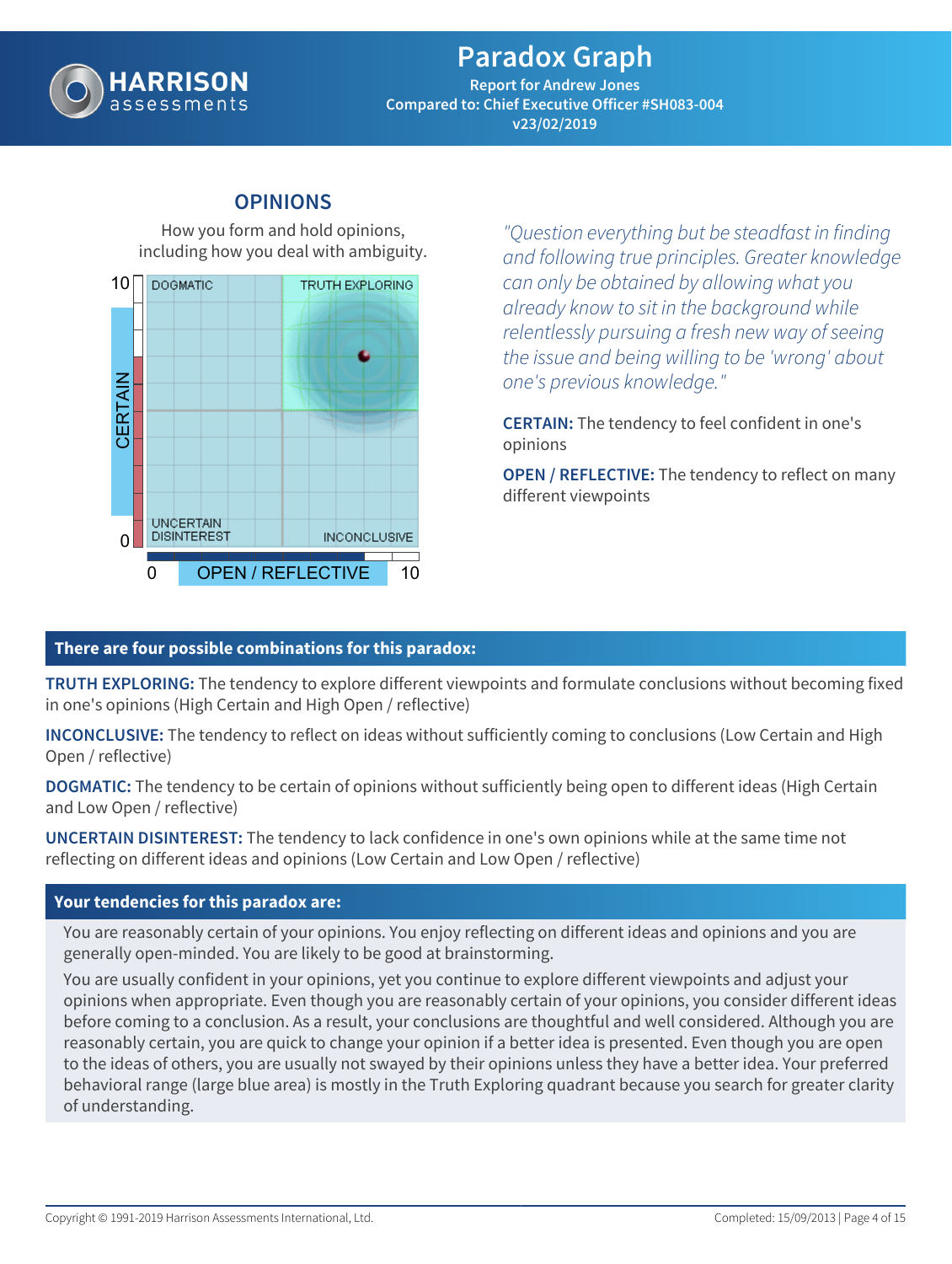

**Report for Andrew Jones Compared to: Chief Executive Officer #SH083-004 v23/02/2019**

# when making decisions. LASER LOGICAL 10**LOGICAL INTUITION** ANALYTICAL **DISINTERESTED** IN DECISIONS NON-LOGICAL  $\Omega$ 0 INTUITIVE 10

**DECISION APPROACH** How you use logic and intuition

*"Use your logical mind to work out your day to day issues, but use your inner vision to guide your direction."*

**ANALYTICAL:** The tendency to logically examine facts and situations (not necessarily analytical ability)

**INTUITIVE:** The tendency to use hunches to help make decisions (not necessarily intuitive capabilities)

#### **There are four possible combinations for this paradox:**

**LOGICAL INTUITION:** The tendency to use analysis combined with intuition to solve problems (High Analytical and High Intuitive)

**NON-LOGICAL:** The tendency to rely on intuition without sufficiently analyzing a plan or problem (Low Analytical and High Intuitive)

**LASER LOGICAL:** The tendency to solve problems emphasizing analysis over intuition (High Analytical and Low Intuitive)

**DISINTERESTED IN DECISIONS:** The tendency to avoid analyzing situations and decisions while at the same time mistrusting intuition (Low Analytical and Low Intuitive)

#### **Your tendencies for this paradox are:**

You tend to analyze problems and decisions and you enjoy doing it. You generally tend to use intuition or hunches to help make decisions.

Even though you tend to be analytical, you also generally tend to be intuitive. As a result, you are probably reasonably good at problem solving. Your tendency to use both left and right brain functions enables you to sense the important factors while at the same time arrive at logical conclusions. This usually gives you a good insight into situations and problems. Your preferred behavioral range is mostly in the Logical Intuition quadrant reflecting the above.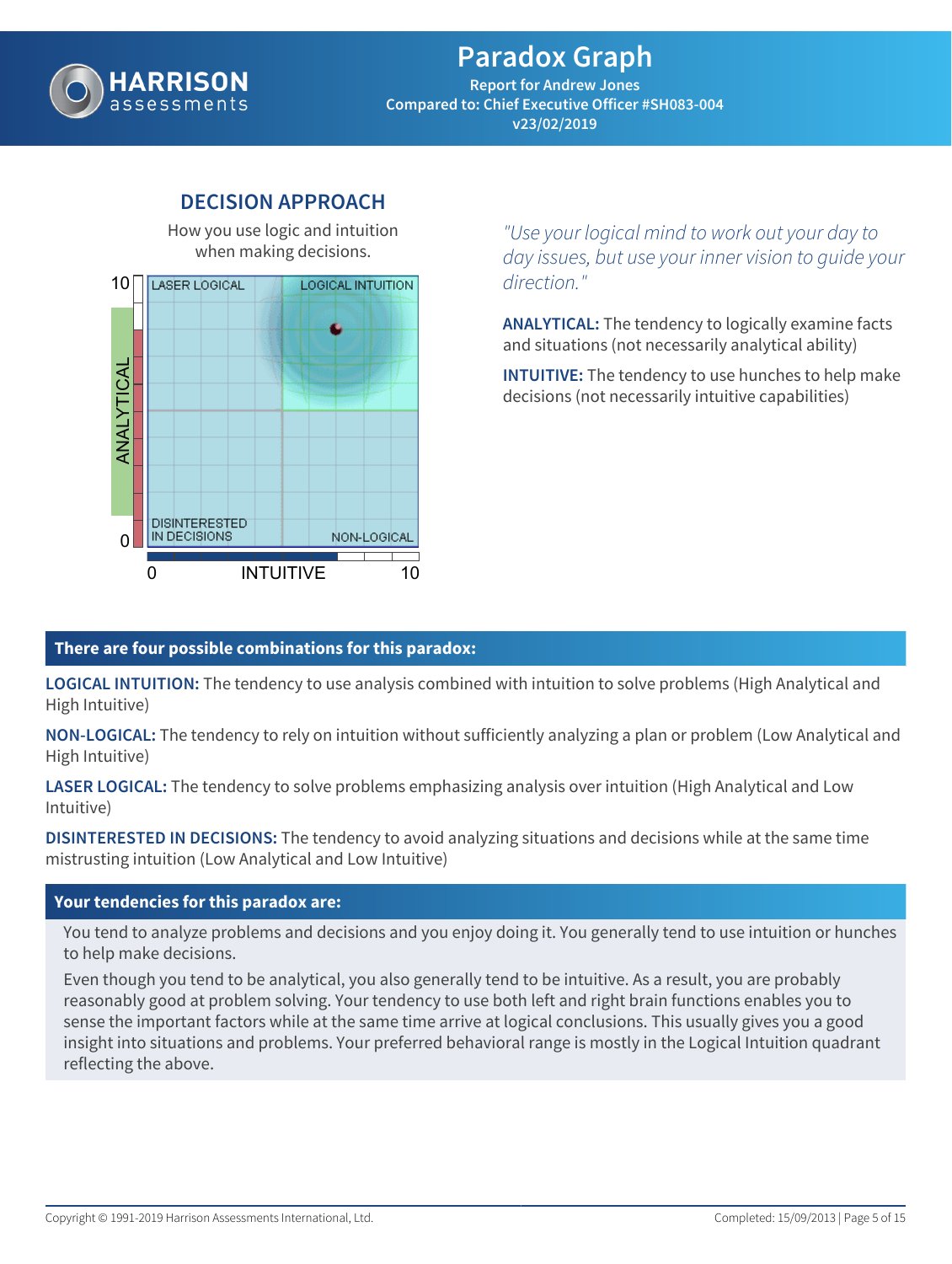

**Report for Andrew Jones Compared to: Chief Executive Officer #SH083-004 v23/02/2019**

# How you strategically manage risk. 10**IMPULSIVE** MINDFUL COURAGE **SKING CAUTIOUS INATTENTION** CAUTIOUS.  $\Omega$ 0 ANALYZES PITFALLS 10

# **STRATEGIC**

*"Have the courage to pursue success, but understand and manage your risks."*

**RISKING:** The tendency to feel comfortable with business ventures that involve uncertainty

**ANALYZES PITFALLS:** The tendency to scrutinize potential difficulties related to a plan or strategy

#### **There are four possible combinations for this paradox:**

**MINDFUL COURAGE:** The tendency to analyze the potential pitfalls of the plan or strategy while at the same time being willing to take risks (High Risking and High Analyzes Pitfalls)

**CAUTIOUS:** The tendency to focus on the potential pitfalls of a plan or strategy without sufficiently taking risks (Low Risking and High Analyzes Pitfalls)

**IMPULSIVE:** The tendency to take risks without sufficient analysis of the potential difficulties (High Risking and Low Analyzes Pitfalls)

**CAUTIOUS INATTENTION:** The tendency to be cautious about risks while at the same time paying little attention to the potential pitfalls of a plan or strategy (Low Risking and Low Analyzes Pitfalls)

#### **Your tendencies for this paradox are:**

You are very willing to take business risks. You may prefer not to have to analyze the potential difficulties of plans and strategies and you may sometimes neglect to do so.

You have a strong desire to feel the thrill of risk taking. However, you probably tend to give only minimal analysis to the potential pitfalls. You will benefit from input from others who are more strategically analytical. If you receive feedback and adjust your strategies accordingly, your ventures could be successful and have significant payoffs. However, you will need to discipline yourself to accept advice related to taking precautions. If you make important decisions on your own, you may take risks quite impulsively as indicated by the range of behavior (large blue area) focusing on the Impulsive quadrant. The dark circle in the lower right indicates there may also be a cautious aspect to your personality. Your need for risk may be a compensation for caution or fear. Can you identify it?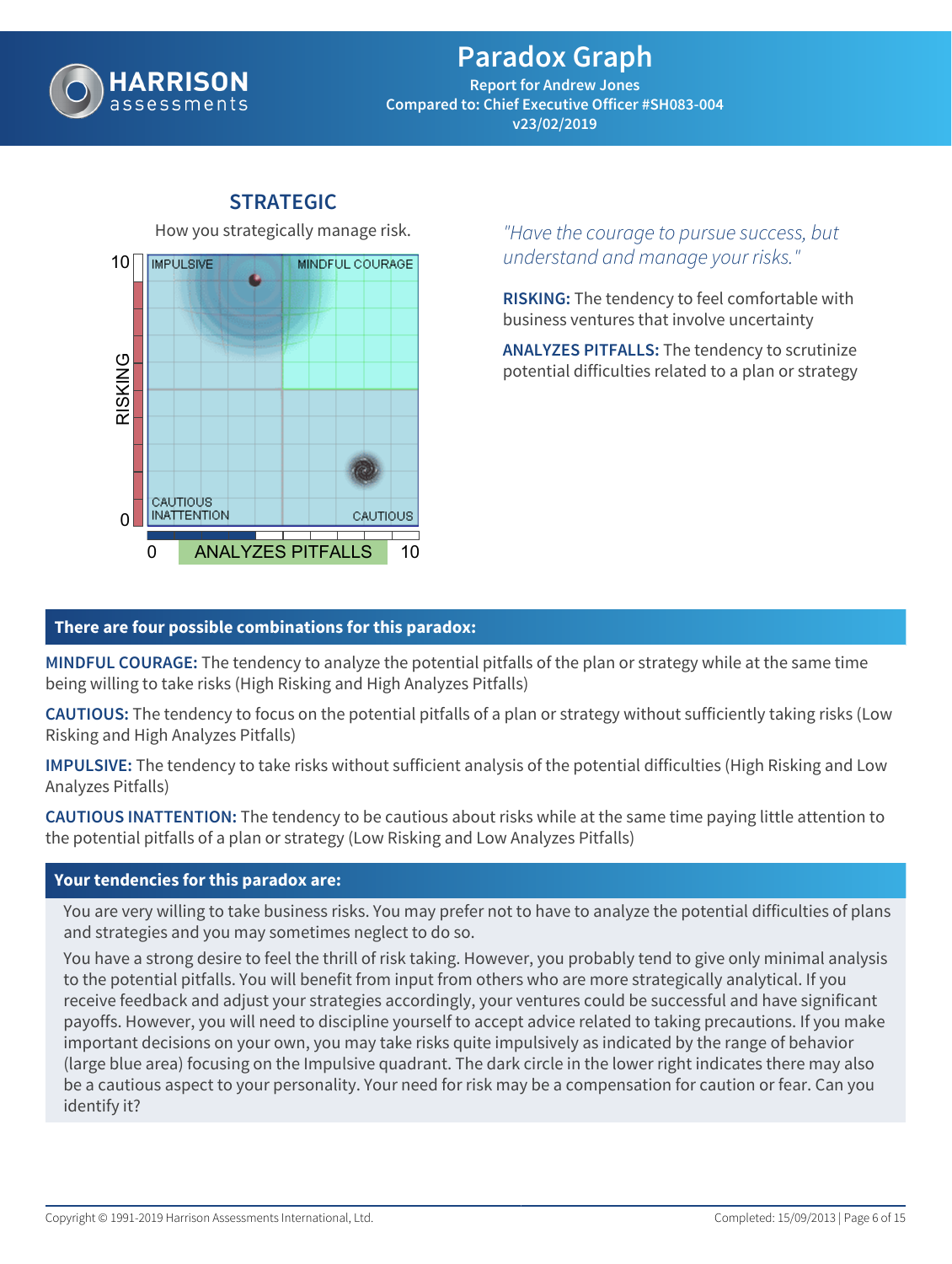

**Report for Andrew Jones Compared to: Chief Executive Officer #SH083-004 v23/02/2019**

#### **SELF** How you manage self-

esteem and self-improvement. 10**DEFENSIVE HEALTHY** SELF-ESTEEM SELF-ACCEPTANCE SELF-ACCEPTANCE **INTERNALLY** CONTRADICTED SELF-CRITICAL  $\Omega$ 0 SELF-IMPROVEMENT 10

*"Although I have many good qualities, my life and relationships need continuous improvement. True character is developed though self-inquiry which ultimately leads to discovering the full impact of one's weaknesses and faults as well as the revelation of one's grandeur. A person of self-dignity listens carefully to his/her critics and adjusts him/herself to allow his/her splendor to shine forth even more brightly."*

**SELF-ACCEPTANCE:** The tendency to like oneself ("I'm O.K. the way I am")

**SELF-IMPROVEMENT:** The tendency to attempt to develop or better oneself

#### **There are four possible combinations for this paradox:**

**HEALTHY SELF-ESTEEM:** The tendency to accept oneself while at the same time trying to improve oneself (High Selfacceptance and High Self-improvement)

**SELF-CRITICAL:** The tendency to seek self-improvement without sufficiently being self-accepting (Low Selfacceptance and High Self-improvement)

**DEFENSIVE:** The tendency to be self-accepting without sufficiently intending to improve (High Self-acceptance and Low Self-improvement)

**INTERNALLY CONTRADICTED:** The tendency to lack self-acceptance as well as the desire to improve oneself (Low Self-acceptance and Low Self-improvement)

#### **Your tendencies for this paradox are:**

You tend to be reasonably self-accepting. You have an intention to improve yourself.

Your interest in self-improvement combined with a reasonable level of self-acceptance reflects a reasonably healthy self-esteem. You are usually open to corrective feedback and willing to change when necessary. By being reasonably comfortable within yourself, you tend to make others more comfortable with you. Thus, most of your preferred behavioral range (large blue area) appears in the upper right quadrant. The behavioral range only partially extends to the Defensive or Self-Critical quadrants indicating you only occasionally exhibit those behaviors.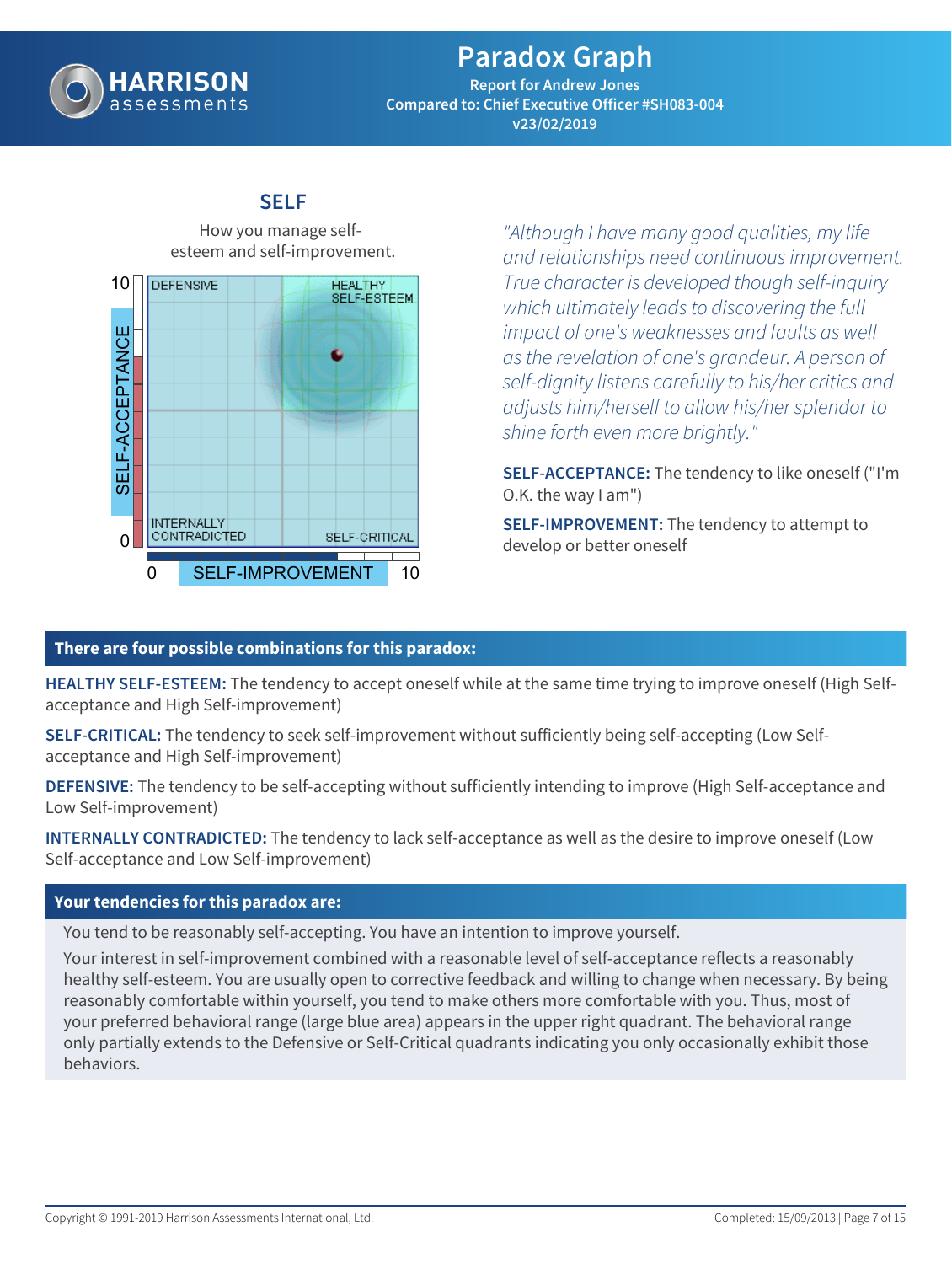

**Report for Andrew Jones Compared to: Chief Executive Officer #SH083-004 v23/02/2019**

### **MOTIVATION**

How you deal with self-motivation and stress.



*"By keeping a balanced life, the process of achieving a goal is as fulfilling as achieving the goal itself. No goal is truly fulfilled without quality of life."*

**SELF-MOTIVATED:** The drive to achieve including taking initiative, wanting challenge, and being enthusiastic about goals

**STRESS MANAGEMENT:** The tendency to be relaxed while at the same time managing stress well when it occurs

#### **There are four possible combinations for this paradox:**

**POISED ACHIEVEMENT:** The tendency to be self-motivated while at the same time managing stress (High Selfmotivated and High Stress Management)

**TRANQUIL INERTIA:** The tendency to be relaxed and easy-going without being sufficiently self-motivated (Low Selfmotivated and High Stress Management)

**STRESSED ACHIEVEMENT:** The tendency to strive for achievement without sufficiently managing stress (High Selfmotivated and Low Stress Management)

**STRESSED UNDERACHIEVEMENT:** The tendency to lack achievement orientation while at the same time being tense and/or having difficulty dealing with stress (Low Self-motivated and Low Stress Management)

#### **Your tendencies for this paradox are:**

You are very self-motivated. You may at times be somewhat stressed, but it is usually not a significant problem. Your very high level of self-motivation combined with only a moderate level of stress management indicates that although you probably accomplish a great deal, you may experience some stress in the process. This is reflected in your preferred behavioral range (large blue circle) being half in the Poised Achievement quadrant and the other half in the Stressed Achievement quadrant. The dark circle in the lower right indicates your desire to achieve is significantly greater than your ability to manage stress, and thus you may develop an underlying desire to have a respite from your hard work.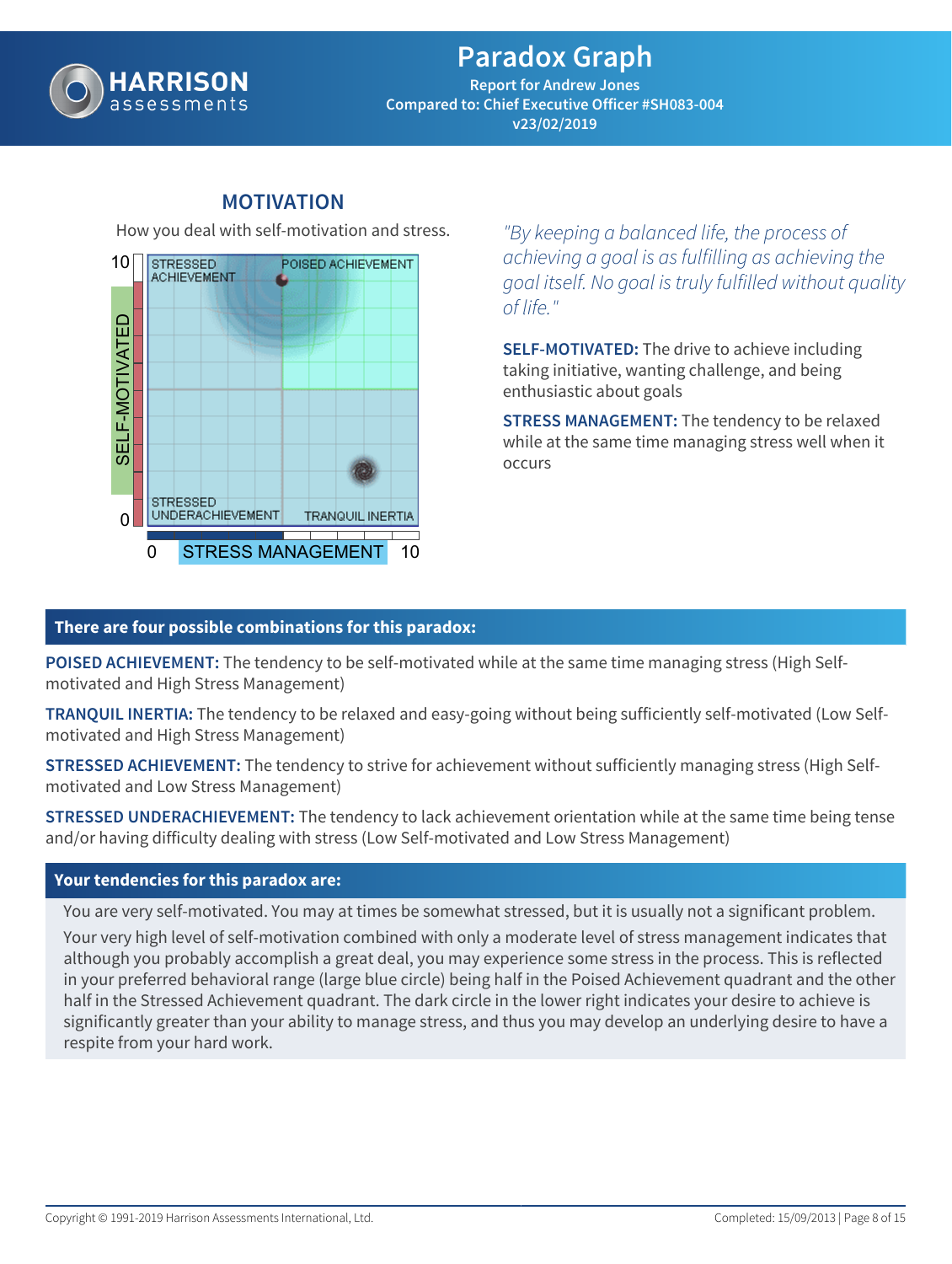

**Report for Andrew Jones Compared to: Chief Executive Officer #SH083-004 v23/02/2019**

### **DRIVING**

How you manage rapport and empathy when managing the performance of others.



### *"Only a person with a kind heart can administer discipline that is beneficial to others."*

**ENFORCING:** The tendency to insist upon necessary rules being followed

**WARMTH / EMPATHY:** The tendency to express positive feelings and affinity toward others

### **There are four possible combinations for this paradox:**

**COMPASSIONATE ENFORCING:** The tendency to enforce necessary rules with compassion (High Enforcing and High Warmth / empathy)

**PERMISSIVE:** The tendency to be warm and empathetic without sufficiently enforcing rules or holding others accountable (Low Enforcing and High Warmth / empathy)

**HARSH:** The tendency to enforce rules without giving sufficient emphasis to building rapport or being empathetic (High Enforcing and Low Warmth / empathy)

**COOL PERMISSIVENESS:** The tendency to lack warmth while at the same time avoiding enforcing necessary rules (Low Enforcing and Low Warmth / empathy)

#### **Your tendencies for this paradox are:**

You may prefer not to have to enforce rules and you may sometimes neglect to do so even when it is necessary. You frequently tend to express warmth and empathy.

The combination of being extremely warm and empathetic while strongly preferring not to have to enforce rules indicates that you probably tend to be extremely permissive or lenient when it comes to enforcing rules, holding others accountable or giving discipline. This is reflected in your preferred behavioral range (large blue area) being almost entirely in the Permissive quadrant and only slightly in the Compassionate Enforcing quadrant. The red circle in the upper left indicates that under stress, your behavior may 'flip' and you may react harshly if someone tries to take advantage of your leniency.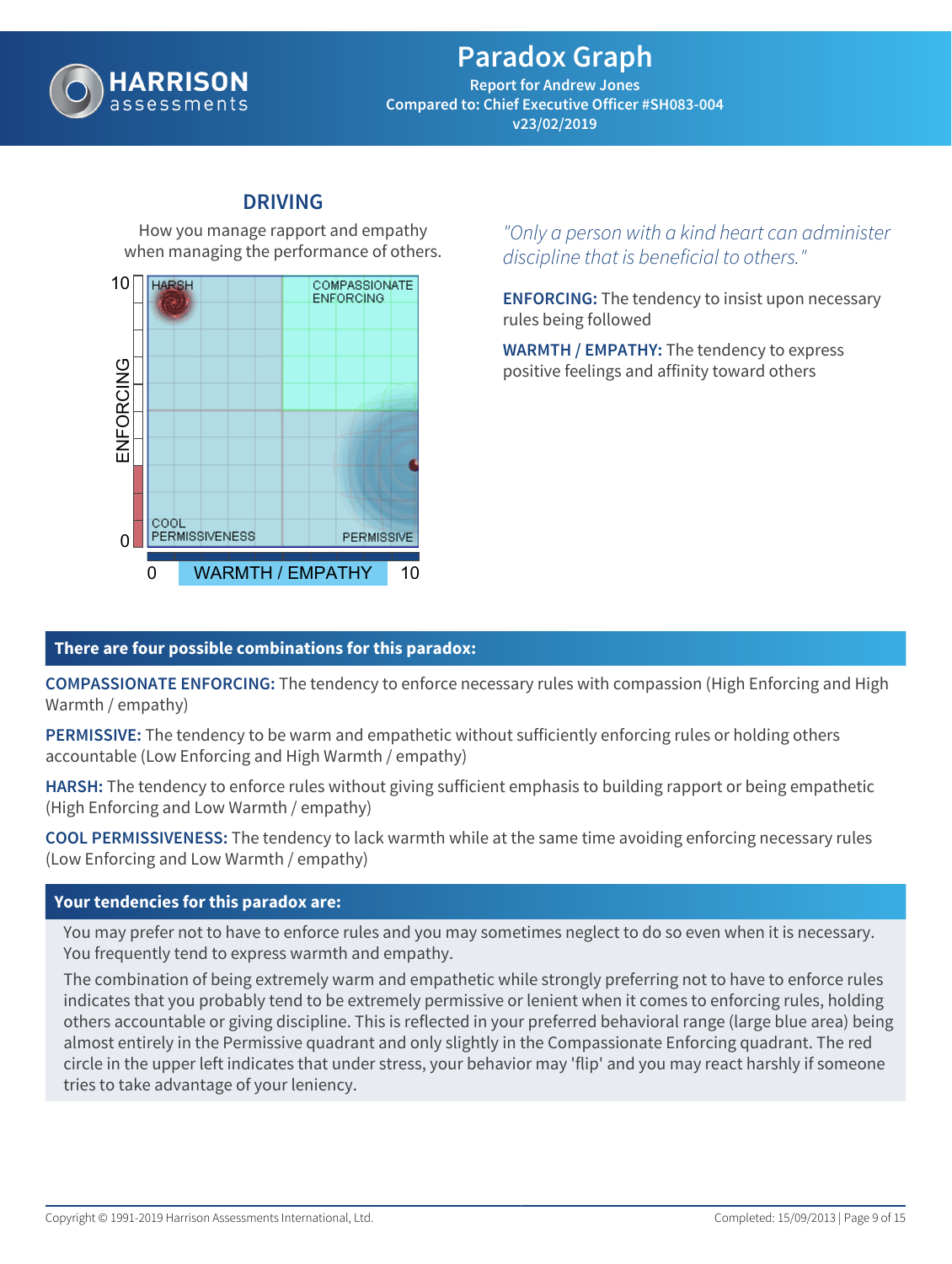

**Report for Andrew Jones Compared to: Chief Executive Officer #SH083-004 v23/02/2019**

# when communicating with others.  $10<sup>1</sup>$ **RI UNT FORTHRIGHT DIPLOMACY** FRANK AVOIDS **COMMUNICATION**  $\Omega$ EVASIVE 0 DIPLOMATIC 10

**COMMUNICATION**

How you manage directness and tactfulness

*"To build cooperative relationships with others, be respectful of others' self esteem yet authentic in your communications."*

**FRANK:** The tendency to be straightforward, direct, to the point, and forthright

**DIPLOMATIC:** The tendency to state things in a tactful manner

#### **There are four possible combinations for this paradox:**

**FORTHRIGHT DIPLOMACY:** The tendency to be forthright and respectful at the same time (High Frank and High Diplomatic)

**EVASIVE:** The tendency to be tactful without being sufficiently direct (Low Frank and High Diplomatic)

**BLUNT:** The tendency to be frank or direct without being sufficiently tactful or diplomatic (High Frank and Low Diplomatic)

**AVOIDS COMMUNICATION:** The tendency to lack the combination of frankness and diplomacy (Low Frank and Low Diplomatic)

#### **Your tendencies for this paradox are:**

You usually tend to be forthright, stating what you think in a reasonably direct manner. You tend to be very tactful, taking significant care to communicate in ways that make it easier for others to receive.

Your reasonable level of frankness combined with your very high level of diplomacy helps you to maintain good communication with your co-workers. This communication skill helps you to communicate in both a diplomatic and straightforward manner. In addition, you can be either diplomatic or frank as the situation requires. Most people appreciate your authenticity and respectfulness. Your preferred behavioral range (large blue area) is mostly in the Forthright Diplomacy quadrant, indicating that most of the time, you tend to be a good communicator.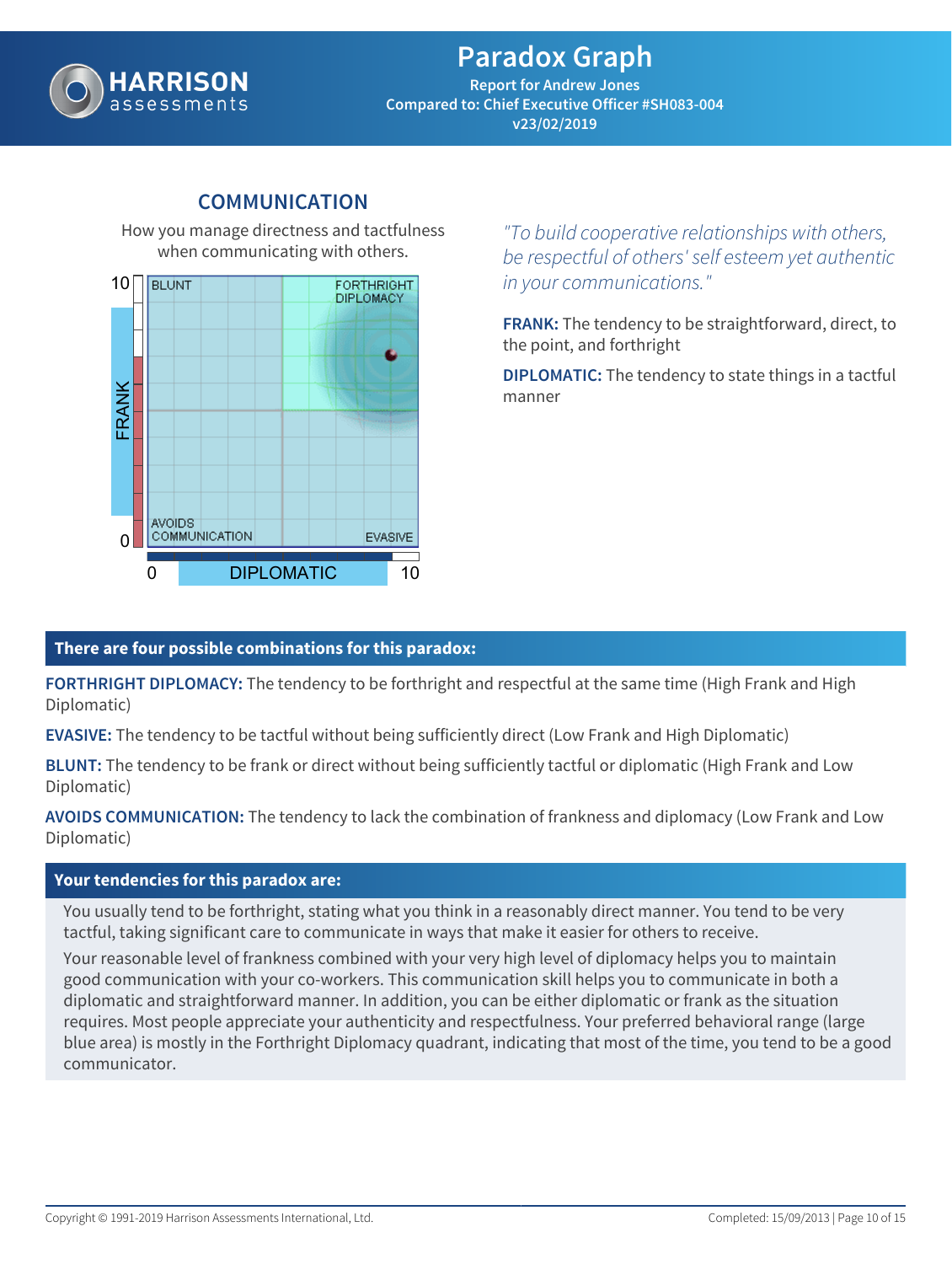

**Report for Andrew Jones Compared to: Chief Executive Officer #SH083-004 v23/02/2019**

### **INNOVATION**

How you approach trying new things and overcoming obstacles.



*"The key to invention is to have focused determination while letting the imagination run wild."*

**PERSISTENT:** The tendency to be tenacious despite encountering significant obstacles

**EXPERIMENTING:** The tendency to try new things and new ways of doing things

#### **There are four possible combinations for this paradox:**

**INVENTIVE:** The tendency to experiment with different ways of accomplishing something while at the same time maintaining focus on the desired objective or result (High Persistent and High Experimenting)

**NON-FINISHING:** The tendency to experiment with different things without sufficiently persisting in a single direction (Low Persistent and High Experimenting)

**STUBBORN PERSISTENCE:** The tendency to be persistent without sufficiently trying different ways to overcome obstacles (High Persistent and Low Experimenting)

**UNRESOURCEFUL:** The tendency to avoid trying new things as well as having a lack of persistence (Low Persistent and Low Experimenting)

#### **Your tendencies for this paradox are:**

You tend to be very determined and persevering with a task despite many obstacles. You moderately enjoy trying new things and may at times experiment with new ways of doing things.

Your very high level of persistence enables you to drive projects to completion with unusual determination. Your persistence is a little stronger than your creative experimentation indicating that you favor an approach that is tried and tested. However, it also indicates that you may persist with something a little beyond what is appropriate. Consequently, you may hinder your inventiveness by maintaining a particular approach for too long. This is reflected in your preferred behavioral range (large blue area) being mostly in the Inventive quadrant and partially in the Stubborn Persistence quadrant. The small dark circle in the lower right indicates that your slight over-emphasis on persistence could occasionally hinder your progress.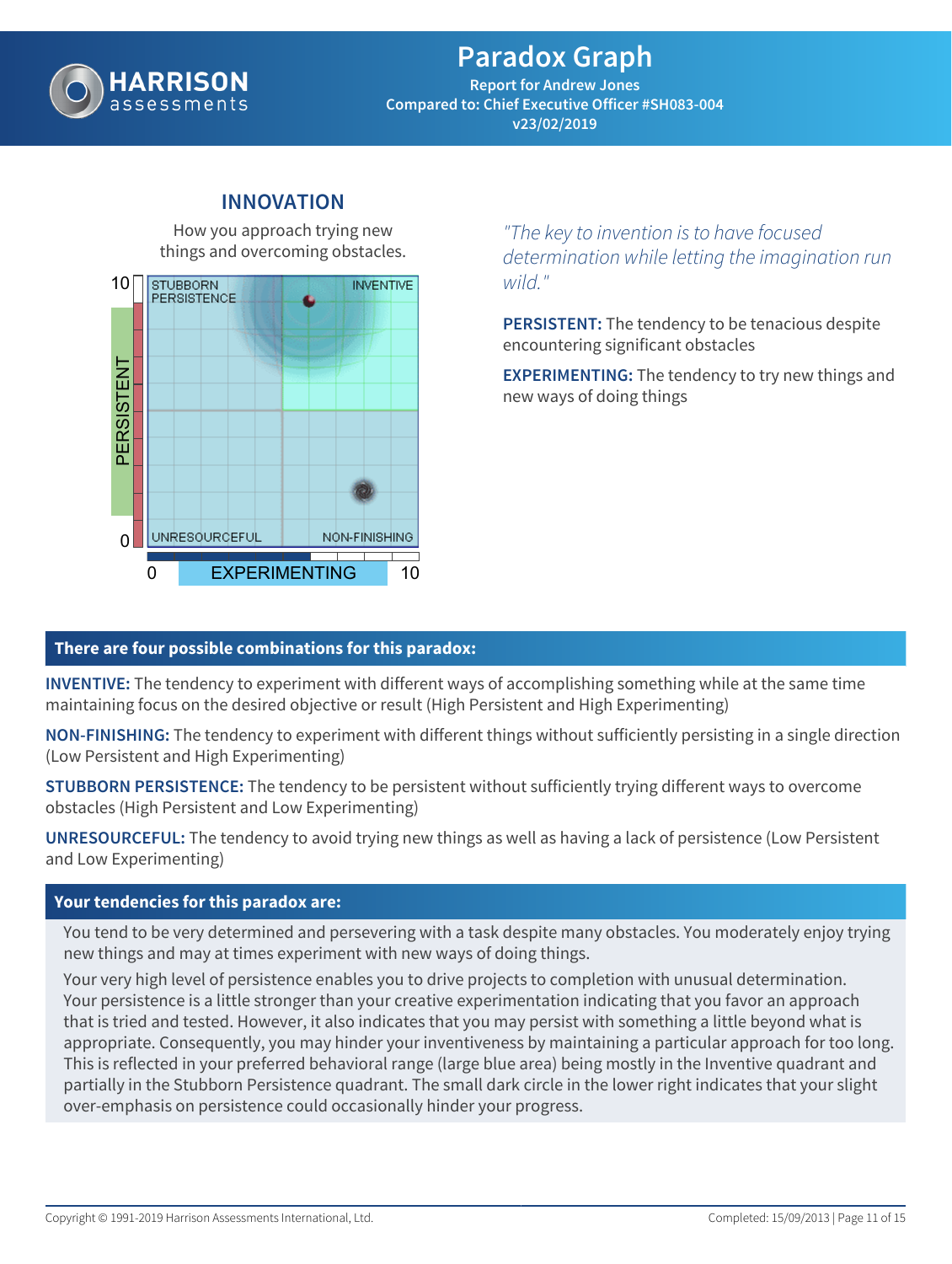

**Report for Andrew Jones Compared to: Chief Executive Officer #SH083-004 v23/02/2019**

### **DELEGATION**

How you approach selfresponsibility and collaboration.



*"Never hesitate to take counsel from appropriate people, but always take full responsibility for your own decisions."*

**AUTHORITATIVE:** The desire for decision-making authority and the willingness to accept decisionmaking responsibility

**COLLABORATIVE:** The tendency to collaborate with others when making decisions

#### **There are four possible combinations for this paradox:**

**AUTHORITATIVE COLLABORATION:** The tendency to take responsibility for decisions while at the same time allowing others to genuinely participate in the decision-making process (High Authoritative and High Collaborative)

**DEFERS DECISIONS:** The tendency to emphasize collaborative decision-making without sufficiently accepting responsibility for making decisions (Low Authoritative and High Collaborative)

**AUTHORITARIAN:** The tendency to make decisions independently without sufficiently collaborating with others (High Authoritative and Low Collaborative)

**AVOIDS DECISIONS:** The tendency to avoid decision-making authority as well as collaborative decisions-making (Low Authoritative and Low Collaborative)

#### **Your tendencies for this paradox are:**

You have a strong desire to have decision-making authority and are very willing to accept decision-making responsibility. You may only moderately enjoy collaboration and may give only moderate importance to collaborating with others when making important decisions.

Your strong willingness to accept decision-making authority enables you to take charge and accept responsibility for decisions that need to be made. However, you may tend to be only moderately collaborative. Thus, your desire for authority is stronger than your willingness to collaborate. Consequently, you may tend to be somewhat over-controlling with regard to decisions. This could hinder you from receiving valuable input that could improve the quality of your decisions. It could also at times hinder the motivation of others by limiting their level of participation. Your preferred behavioral range (large blue area) is half in the Authoritative Collaboration quadrant and half in the Authoritarian quadrant indicating the above. The dark circle in the lower right indicates that when things go wrong, you may sometimes be reluctant to accept full accountability for the problem.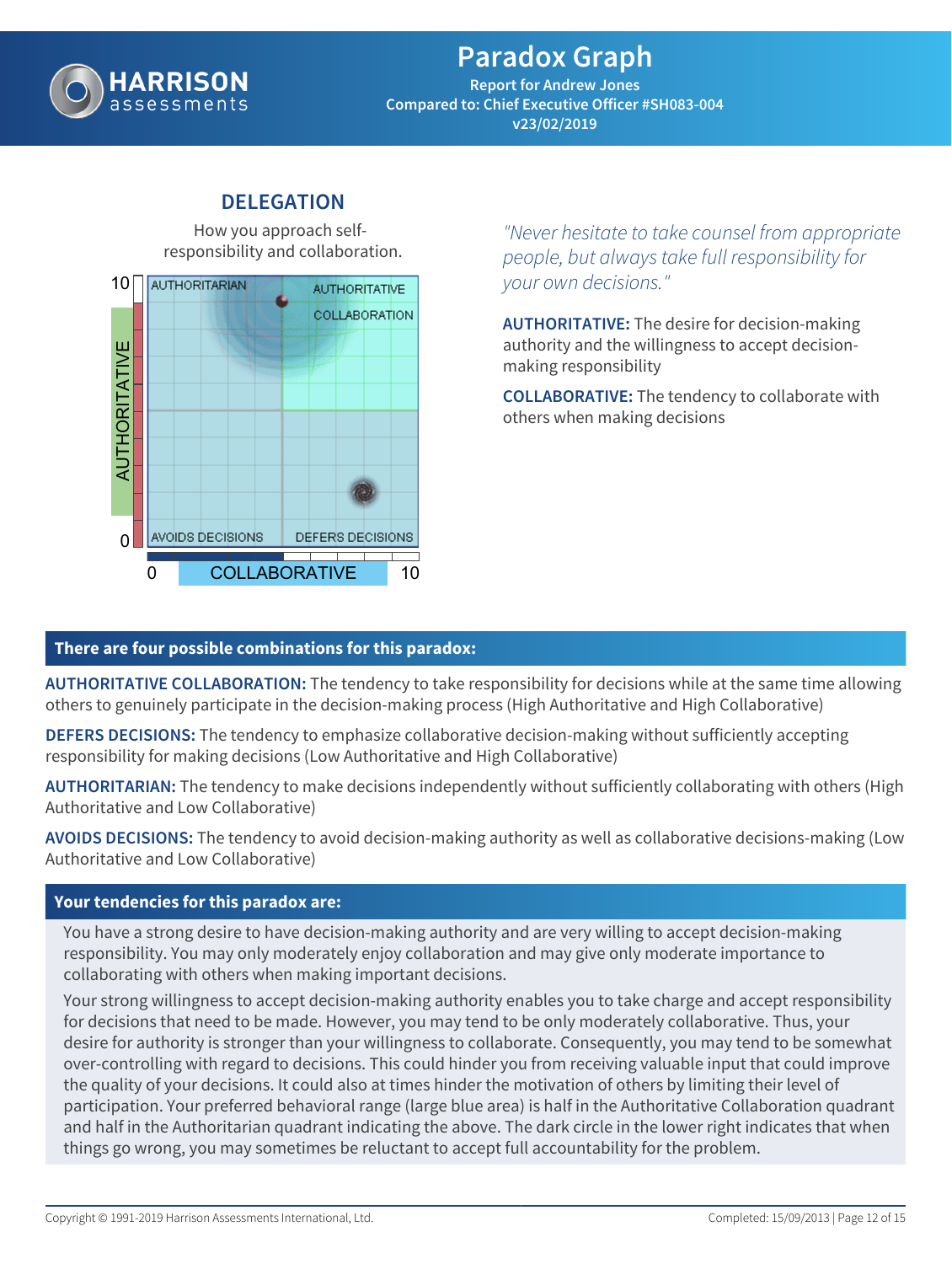

**Report for Andrew Jones Compared to: Chief Executive Officer #SH083-004 v23/02/2019**

# How you approach helping others and asserting your needs. 10DOMINATING MUTUAL HELP ASSERTIVE  $\Omega$ NEEDS AVOIDANCE **SELF-SACRIFICING** 0 HELPFUL 10

**POWER**

### *"Enduring and positive relationships are a result of meeting mutual needs."*

**ASSERTIVE:** The tendency to put forward personal wants and needs

**HELPFUL:** The tendency to respond to others' needs and assist or support others to achieve their goals

### **There are four possible combinations for this paradox:**

**MUTUAL HELP:** The tendency to pursue solutions that are beneficial to all parties concerned (High Assertive and High Helpful)

**SELF-SACRIFICING:** The tendency to respond to others' needs without sufficiently expressing one's own needs (Low Assertive and High Helpful)

**DOMINATING:** The tendency to be assertive of one's needs without sufficiently being helpful to others (High Assertive and Low Helpful)

**NEEDS AVOIDANCE:** The tendency to lack assertiveness as well as helpfulness (Low Assertive and Low Helpful)

#### **Your tendencies for this paradox are:**

You may only moderately put forward your own needs. You tend to be extremely helpful and conscious of others' needs.

By being extremely helpful, you tend to establish good working relationships with your co-workers. By moderately expressing your own needs and being extremely helpful, you tend to establish good working relationships with your co-workers. Your supportiveness is likely to be appreciated. However, your tendency to be helpful is greater than your assertion of your own needs and thus, you may tend to be self-sacrificing. Your preferred behavioral range (large blue area) is partially in the Mutual Help quadrant and partially in the Self-Sacrificing quadrant indicating the above. The red circle in the upper left indicates that under stress, your behavior may 'flip' and become dominating if you feel others have taken advantage of your helpfulness.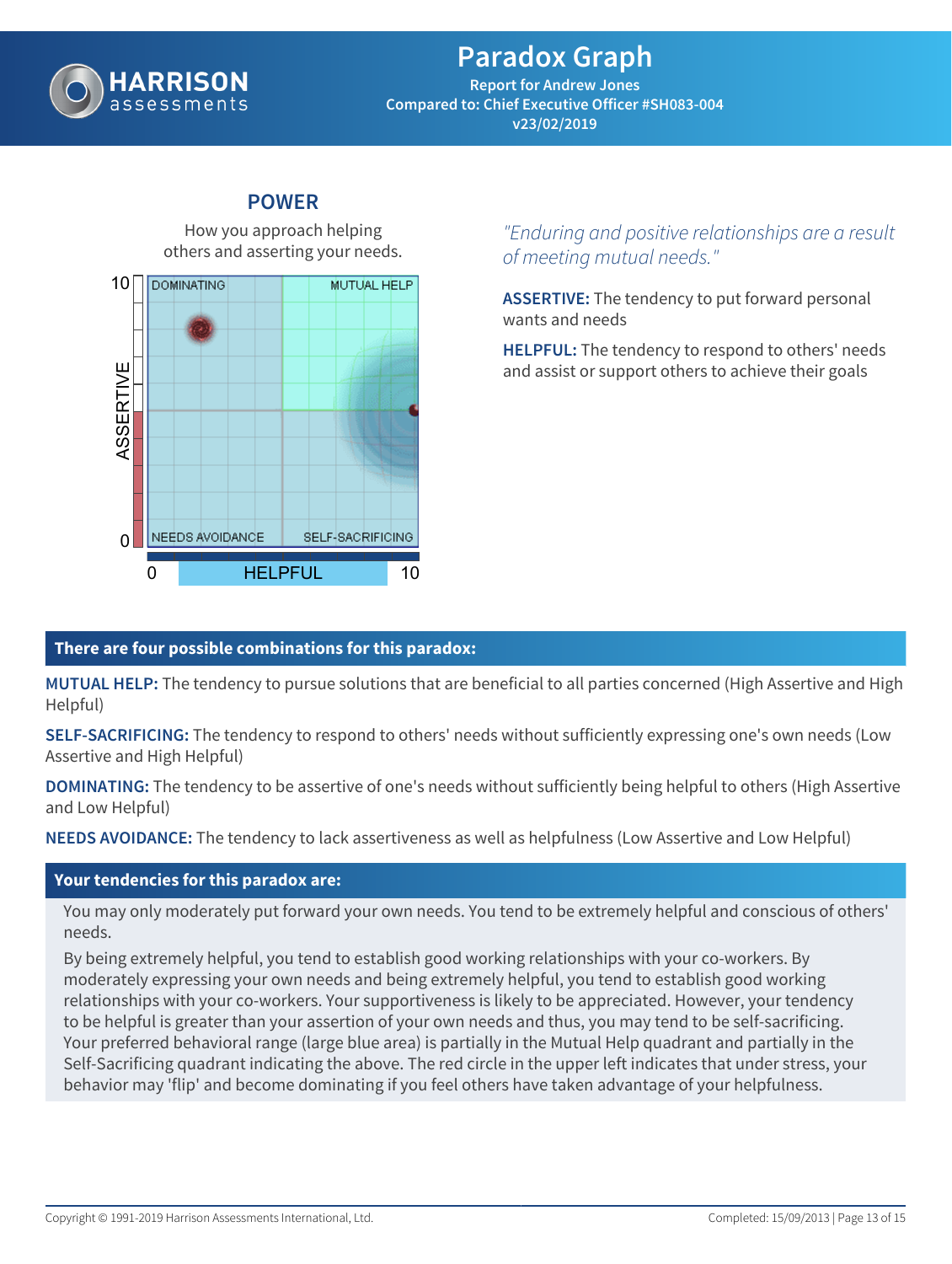

**Report for Andrew Jones Compared to: Chief Executive Officer #SH083-004 v23/02/2019**

### **ORGANIZATION**

How you deal with adaptability and creating organization or structure.



*"Orderliness creates efficiency, and flexibility supports longevity. Nature is the perfect example of orderliness in the context of constant change."*

**ORGANIZED:** The tendency to place and maintain order in an environment or situation

**FLEXIBLE:** The tendency to easily adapt to change

### **There are four possible combinations for this paradox:**

**FLEXIBLE ORGANIZING:** The tendency to organize things while at the same time maintaining flexibility (High Organized and High Flexible)

**SCATTERED:** The tendency to adapt to change without remaining sufficiently organized (Low Organized and High Flexible)

**RIGIDLY ORGANIZED:** The tendency to be organized without sufficiently adapting to change (High Organized and Low Flexible)

**RIGIDLY DISORGANIZED:** The tendency to lack organization as well as adaptability (Low Organized and Low Flexible)

#### **Your tendencies for this paradox are:**

You may usually prefer not to have to organize things. You tend to be adaptive to change and probably enjoy variety.

Your tendency to be flexible enables you to be adaptable to change. When circumstances change, you adjust to meet the new requirements. However, your flexibility may be somewhat greater than your orderliness. This indicates that in some situations you may be scattered, perhaps implementing too many changes. Your preferred behavioral range (large blue area) is partly in the Flexible Organizing quadrant but mostly in the Scattered quadrant indicating that some of the time you may be effective when organizing but more of the time you may be scattered. The red circle in the upper left indicates that under stress, your behavior may 'flip' and become a little rigid.